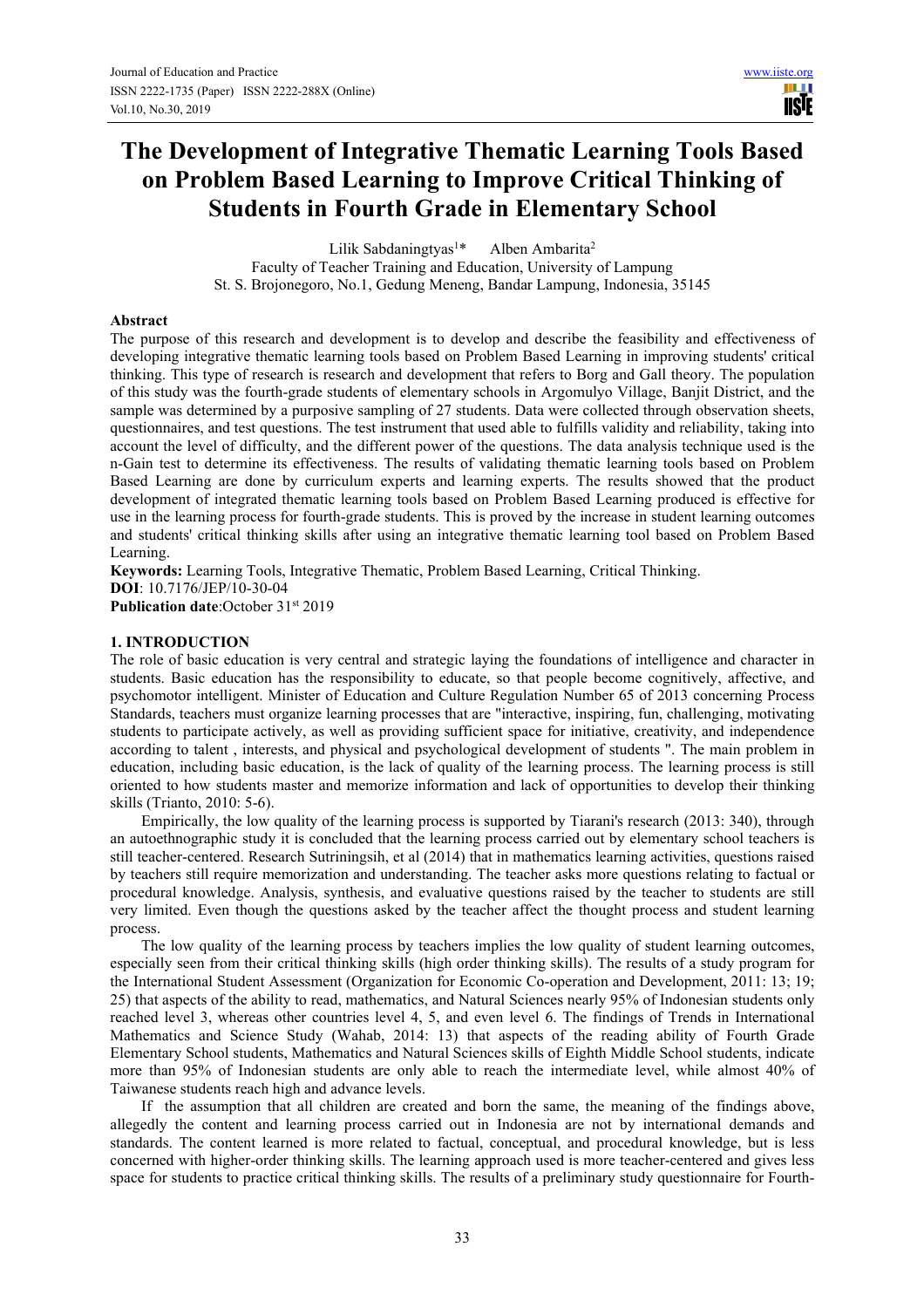grade teachers of Public Elementary School 3 Argomulyo, Way Kanan, revealed that students' critical thinking skills were still low. Obtained that students difficulties, answer questions or solve problems to analyze and synthesize.

The low quality of learning is due to various factors, including teachers being less professional, starting from planning, implementing the process, and evaluating learning. That is, teachers are less able to prepare learning tools and implement them appropriately. Empirically, the fact of the low quality of teachers can be seen from the results of teacher competency tests by the Ministry of Education and Culture, measuring academic, pedagogical, social, and personality competencies. Of the 1.6 million teachers who took the teacher competency test, more than 1.3 million received grades of less than 60 (ranging from 0-100). Nearly 130,000 teachers received grades between 0 and 30. Even sadder, the test results showed that mastery of the material and the ability to educate elementary school teachers was the most disadvantaged (Kompas, Wednesday, July 8, 2015, p. 11).

Departing from these empirical conditions, Permendikbud No. 65 of 2013 concerning Process Standards, requires teachers to make plans, implement processes and assess learning processes efficiently and effectively. Permendikbud No. 71 of 2013 concerning Teaching Textbooks and Teacher's Handbook for Primary and Secondary Education, has provided textbooks. When examined, some notes that need to be considered in relation to the guidebook are (1) the teacher's book has not explained the steps of learning in detail in accordance with the approach chosen, (2) the characters to be achieved are not clear and specific in the objectives and steps of learning, ( 3) assessment rubrics are incomplete. For this reason, it is necessary to improve the learning tools, so that the choice of approach is more detailed at the learning step. Ennis (Nitko & Brookhart, 2011: 232) stated "Critical thinking is reasonable, reflective thinking that is focused on deciding what to believe or do". Uzuntiryaki-Kondakçi & Çapa-Aydin (2013: 667), the characteristics of critical thinking are: (1) (contextsensitive) (2) can be developed through an effective guide. (3) related to metacognitive abilities. While Lumsdaine (1995: 253) argues the characteristics of critical thinking are (1) orientation to the process not the end result, (2) productive and positive activities, (3) contain emotional and rational aspects, and (4) based on curiosity, flexibility, and doubt.

The highest level of critical thinking ability in Bloom's taxonomy is to analyze, evaluate, and create (Moore & Stanley, 2010: 10). Critical thinking ability raised in this study, with thoughts (1) Critical thinking ability is a necessity in the 21st century era, by Neuman (2011: 2) referred to as the information age, which is very easy to obtain knowledge requires the ability to think critically to sort out, choose, and process information or knowledge effectively and efficiently so that it is of use-value for the development of self, society, nation, and state. (2) empirically, the ability of students in critical thinking is still low. This is proved by the results of the Program for International Student Assessment and Trends in International Mathematics and Science Study as previously explained. To answer these needs, learning tools need to be developed according to needs through an approach based on student activities (student-centered). Critical thinking skills develop when students are actively involved in activities that involve thought processes. This is in line with the Minister of Education and Culture Regulation No. 65 of 2013 concerning Process Standards which emphasizes that the learning process must be centered on student activities supported by the application of a student-centered approach.

One approach to learning centered on student activities is the Problem-Based Learning approach. Torp & Sage (2002: 15) interpret "Problem-based learning is focused, experiential learning (minds-on, hands-on) organized around the investigation and resolution of messy, real-world problems". Problem Based Learning as learning that requires the active involvement of students in the aspects of minds-on and hands-on by making the problem as a source of meaningful learning. Learning tools developed using the Problem Based Learning approach are problem-solving skills, critical thinking, and learning how to learn (Akinoǧlu and Tandoǧan, 2007: 71). By making problems a starting point for learning, students are encouraged to find effective solutions to problems, analyze, find, and synthesize through collaborative processes to find effective solutions. A learning environment like this can encourage the development of students' critical thinking skills so that students realize how to learn. The results of the research and development of integrative thematic learning tools based on Problem Based Learning to improve critical thinking of fourth-grade students, obtained the following results.

# **2. RESEARCH METHODS**

The type of research using research and development refers to the theory of Borg & Gall (1983: 772) on Reasearch-Based-Development according to the purpose of research, namely research procedures with the aim of developing and validating educational products developed. Borg and Gall (2003: 569-575) research and development procedures, namely research and information collecting, planning, developing preliminary form of product, preliminary field testing, main product revision, playing field testing, operational product revision, operational field testing, final product revision, and dissemination and implementation. The research and development carried out only reached the seventh step, because of the limitations of researchers, both in terms of time and cost.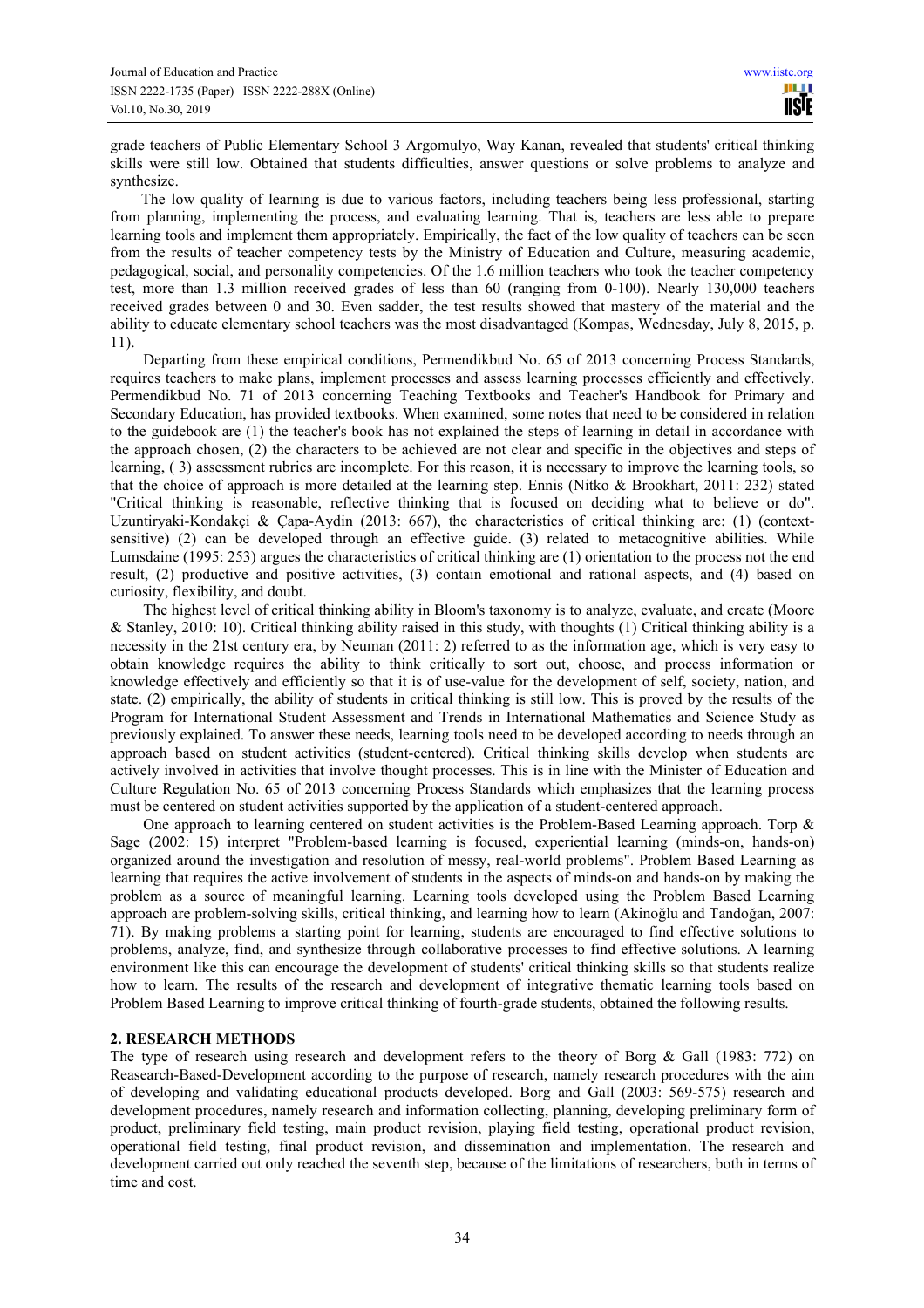In this study, the R&D model developed by Borg and Gall was later modified into three main steps according to Sukmadinata (2012: 184), namely (1) a preliminary study, (2) model development, (3) model testing. The study population was fourth grade students of the State Elementary School Banjit District who had implemented the 2013 curriculum, namely SDN 3 Argomulyo with 27 students. The sample was determined using purposive sampling with the consideration that SDN 3 Argomulyo as a school the 2013 curriculum implementation.

Data collection tools for the development of integrative thematic learning tools using a questionnaire, namely the validation of curriculum and learning experts covering aspects of material and media.

Learning outcomes are obtained from the results of the pretest and posttest learning using LKS (student worksheets) PjBL model oriented to project appraisal, using valid and reliable test instruments, and considering the level of difficulty and different power of questions. The multiple choice instrument is given a score of 1 for the correct answer and a score of 0 for the wrong answer. Learning outcomes of skills using observation sheets. Data analysis technique to see the effectiveness between the use of PBL-based integrative thematic learning tools in learning is done by analyzing the normalized average gain value with the n-Gain formula. The n-gain analysis that will be used in this study is based on the results of the pre-test and post-test. Hake (in Sundayana, 2015: 149) revealed that in order to know the effectiveness of a learning in conceptual understanding, an analysis of the average value of normalized gain was carried out.

# **3.** R**ESEARCH RESULTS AND DISCUSSION**

#### **3.1 The Result Development of Integrative Thematic Learning Tools Based on Problem Based Learning to Improve Critical Thinking of Students in Fourth Grade in Elementary School**

The Result Development of Integrative Thematic Learning Tools Based on Problem Based Learning to Improve Critical Thinking of Students in Fourth Grade in Elementary School, The following results are obtained.

#### **3.1.1 Research and Information Collecting**

Information was collected by observation and interviews with school principals and fourth grade SDN 3 Argomulyo teachers. The results of observations and interviews obtained information that (1) the quality of the learning process is still low. (2) The ability to think critically in low category students. (3) The ability of teachers to develop integrative thematic learning tools is still weak. (4) The systematic integration of thematic learning tools not yet prepared by the government. (5) The unavailability of integrative thematic learning tools based on the PBL approach in SDN 3 Argomulyo.

#### **3.1.2 planning**

Planning is done by analyzing the results of information gathering. The product to be developed is a learning tool consisting of a syllabus, lesson plans, student worksheets and assessment instruments. Furthermore, the authors systematically compile the basic competencies, indicators, and learning objectives developed in this study. The theme and sub-theme determined are theme 3, 'Care for Living Things' and sub-theme 1, 'Animals and Plants in My Home Environment' in Class IV.

#### **3.1.3 Development of the Initial Product Format**

The steps in developing a thematic-integrative learning tool product based on Problem Based Learning are as follows:

#### *a. Arrangement of learning devices of thematic-integrative learning tools based on Problem Based Learning*

The thematic-integrative learning tool product based on Problem Based Learning was developed as a learning device in the fourth grade on theme 3 (Care for Living Things), subtheme 1 (Animals and Plants in My Home Environment). The following is the initial product prototypes of the learning tools compiled. Syllabus, Learning Implementation Plan, and Student Worksheets (Cover, Preface, Table of Contents, Mapping of Basic Competencies, Instructions for Use, Description of Materials and Activities, Evaluation, Bibliography) and Test Instruments.

#### *b. Product Validation and Product Revision*

Product validation is carried out by curriculum experts to assess the validity of learning tools in the form of syllabus and Learning Implementation Plans. Next is the learning expert, that is the material expert and the media expert, to assess whether the Problem Based Learning Worksheet is rationally valid and effective to be used to improve student learning outcomes. The first is the assessment of curriculum experts, this assessment includes the assessment of learning tools in the form of syllabus and Thematic-integrative Learning Implementation Plan based on Problem Based Learning conducted by Lecturers at Lampung University. Based on the curriculum expert test, there are a number of things that need to be improved, that are (1) learning steps must refer to Problem Based Learning, (2) time allocation must be adjusted to the division of class hours, and (3) writing on the syllabus matrix, indicators must parallel to basic competencies.

Secondly, the assessment of learning experts conducted on the Problem Based Learning Student Worksheet product consisting of material experts and media experts. The two experts are Lecturers at Lampung University. Based on the learning expert test, several things need to be improved, that are (1) The cover is designed more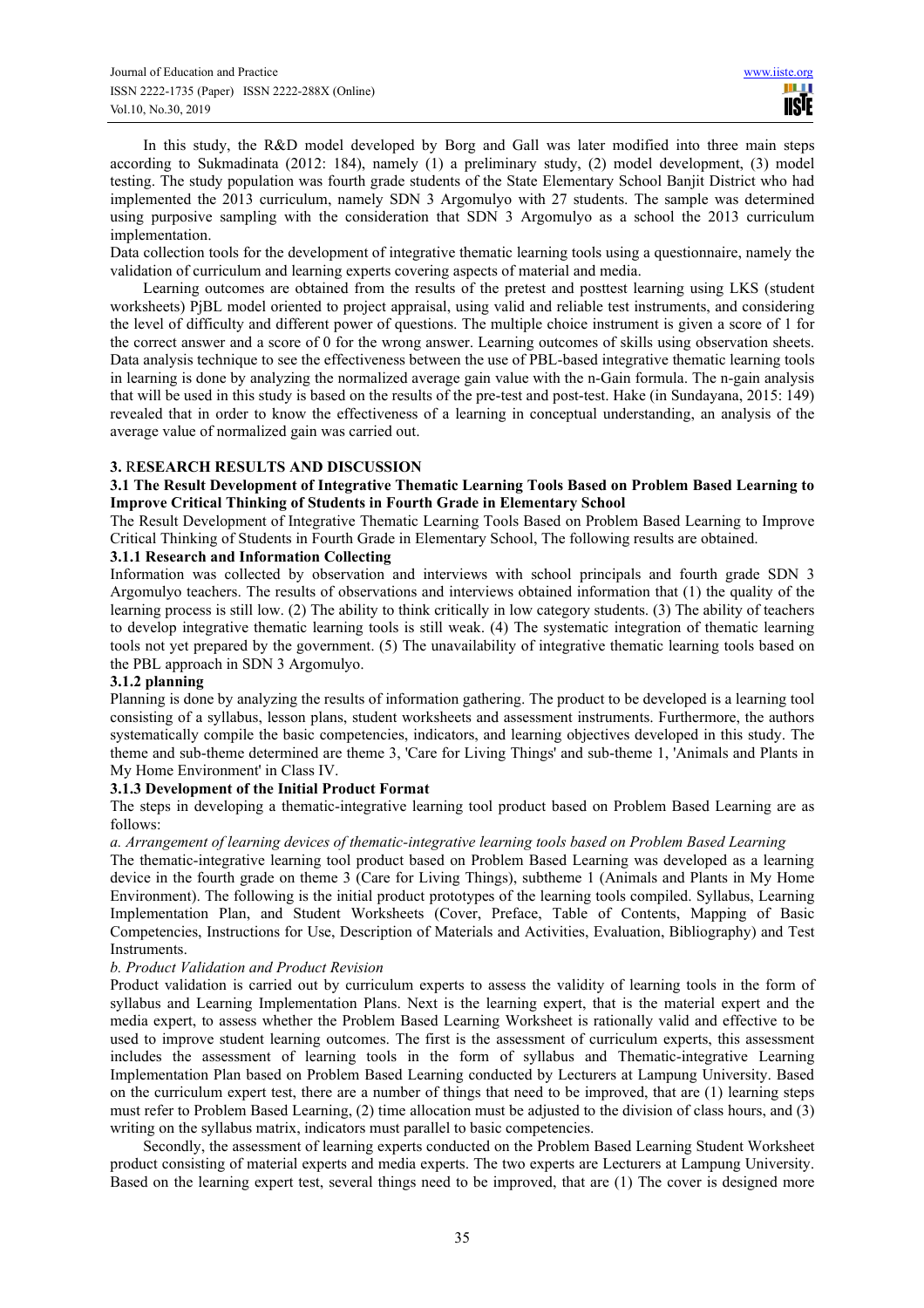interesting, (2) Core Competency needs to be added, and (3) the rice plant flow scheme in the material description needs to be clarified.

Third, is the Evaluation Validation Results, the test instrument to measure student learning outcomes before and after using teaching materials in the form of Problem Based Learning Student Worksheets, validated first with trials on 21 students in fourth grade in Public Elementary School 2 Argomulyo. from 50 questions tested there were 33 valid items. However, 30 items were used for the pretest and posttest in this study.

#### **3.1.4 Preliminary Field Testing**

The product trial is limited to small groups conducted to fourth-grade students in Public Elementary School 2 Argomulyo. The assessment by the small group was carried out by 9 people consisting of 3 people from the group with high initial ability, 3 people from the group with moderate ability, and 3 people from the low group. The product trial results are limited to small groups used to find out the improvement of learning outcomes, critical thinking skills, and the effectiveness of the use of integrative thematic learning tools based on Problem Based Learning. These are the following results of small group trials.

#### *a. Learning outcomes*

The product trial was limited to a small group conducted to fourth-grade students in Public Elementary School 2 Argomulyo. There are differences in learning outcomes before and after using a Problem Based Learning Worksheet. Improvements that occur before and after learning are calculated by the N-Gain formula, as follows:

| No. | <b>Indicator</b>      |          | Criteria  |        |         |
|-----|-----------------------|----------|-----------|--------|---------|
|     |                       | Pre-test | Post-test | N-Gain |         |
|     | Total students        |          |           |        |         |
|     | Amount of Values      | 494      | 665       |        |         |
|     | Average value         | 54.8889  | 73.889    | 0.35   |         |
|     | <b>Highest Scores</b> | 70       | 85        |        | Average |
|     | Lowest score          | 35       | 45        |        |         |
| 6   | Completeness Level    | 55%      | 78%       |        |         |

Table 1. Learning outcomes

Based on the hypothesis test, the N-Gain calculation result is 0,35 in the medium category and students reach the KKM of 78% (7 students), then the Problem Based Learning-based Student Worksheet is effectively used in the fourth-grade student in Public Elementary School 2 Argomulyo.

# *b. Critical Thinking Ability Test Results*

The results of the critical thinking ability test were obtained from student observations during the learning in the limited trial class. The following is a recapitulation of the results of students' critical thinking in small groups. Table 2. Critical Thinking Ability Test Results

| No.   | <b>Score</b> | Category  | Frequency | Percentage $(\% )$ |
|-------|--------------|-----------|-----------|--------------------|
|       | 81-100       | Verv Good |           | ‼. ∏               |
|       | 66-80        | Good      |           | 55,6               |
|       | $51 - 65$    | Enough    |           | 33,3               |
|       | $0 - 50$     | Not Good  |           | 0,0                |
| Total |              |           |           | 100,0              |

Based on the table, it can be described that the critical thinking skills of 9 students in a small group there are 1 student (11.1%) with a very good category, 5 students (55.6%) with a good category, and 3 students (33.3%) with enough categories. It can be interpreted that the ability to think critically is marked by the emergence of aspects that show indicators of critical thinking skills have been seen.

*c. Victory, Ease, and Benefit Test Results* 

The test of attractiveness, convenience, and usefulness is done by spreading the student response questionnaire. The results of the students' responses to the Problem Based Learning Worksheet based on Problem are as follows: Table 3. Victory, Ease, and Benefit Test Results

| Table 5. Victory, Ease, and Benefit Test Results |                                                |      |                              |              |               |                                                 |                         |  |
|--------------------------------------------------|------------------------------------------------|------|------------------------------|--------------|---------------|-------------------------------------------------|-------------------------|--|
| No                                               | Category                                       |      | Attractive                   |              | Easiness      |                                                 | Usefulness              |  |
|                                                  |                                                | F    | $\frac{0}{0}$                | F            | $\frac{0}{0}$ | F<br>6<br>3<br>$\theta$<br>$\theta$<br>$\theta$ | $\frac{0}{0}$           |  |
|                                                  | Very interesting / very easy / very useful     |      | 44,4                         | ∍            | 22.2          |                                                 | 66,7                    |  |
| 2                                                | Interesting / easy / useful                    |      | 33,3                         |              | 77.8          |                                                 | 33,3                    |  |
| $\mathcal{E}$                                    | Quite interesting / easy enough / quite useful | 2    | 22,2                         | $\theta$     | 0.0           |                                                 | 0,0                     |  |
| $\overline{4}$                                   | Less attractive / less easy / less useful      | 0    | 0,0                          | $\theta$     | 0.0           |                                                 | 0,0                     |  |
|                                                  | Not interesting / not easy / not useful        | 0    | 0.0                          | $\theta$     | 0.0           |                                                 | 0.0                     |  |
|                                                  |                                                | 4.17 |                              | 4.1 (Easy) ' |               |                                                 |                         |  |
|                                                  | Average score                                  |      | $(Very \text{ Interesting})$ |              |               |                                                 | $4.25$<br>(Very Useful) |  |

In the table, it appears that the average aspect of attractiveness is 4.17 in the attractive category, the average aspect of convenience is 4.1 in the easy category, and the benefit aspect is 4.25 in the very useful category. Thus,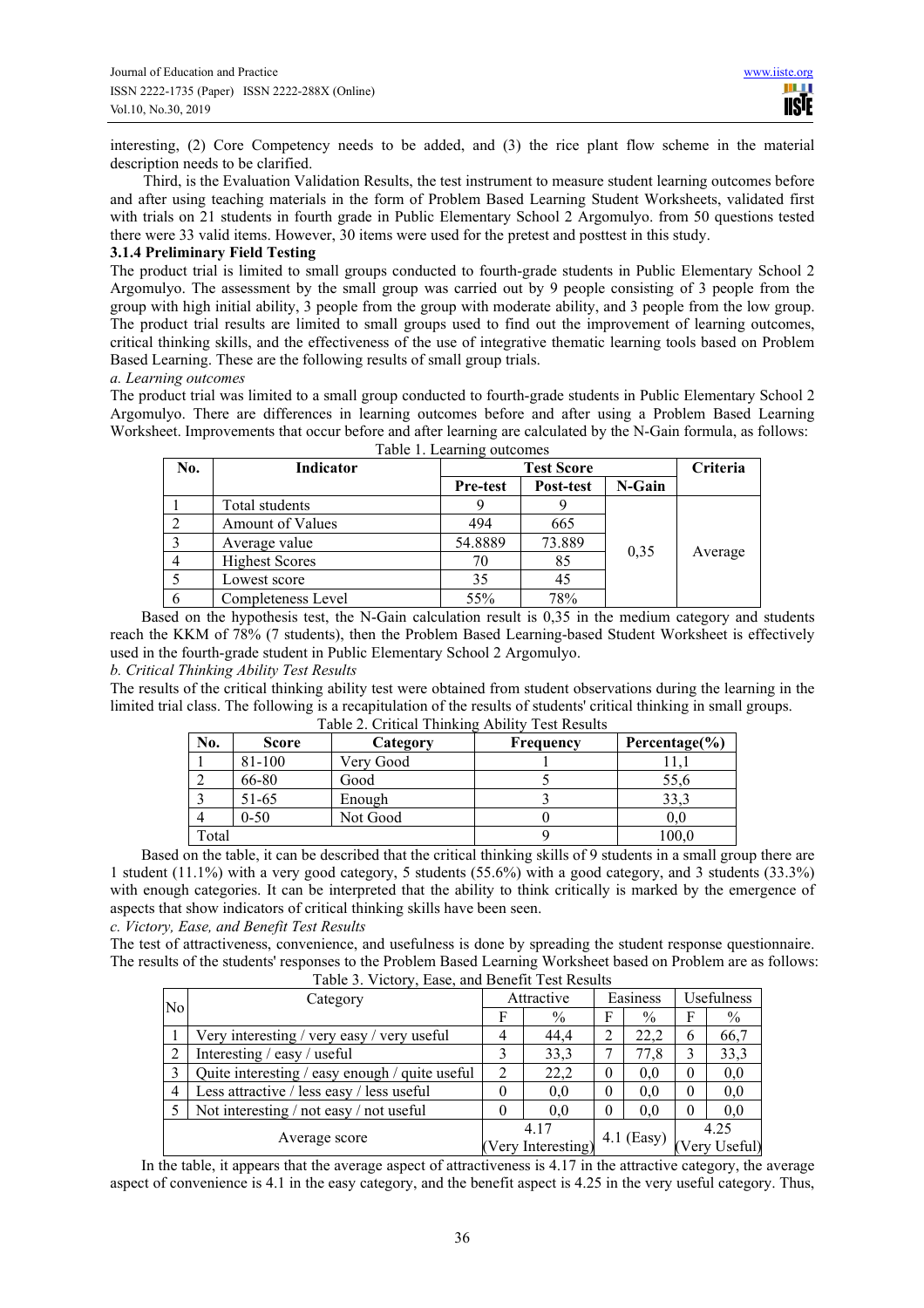Problem Based Learning Worksheet based on learning is good and feasible to be developed and tested in the next stage.

# **3.1.5 Main Product Revision**

Shows that there is a significant improvement in learning outcomes and critical thinking skills, so that the product does not need revision, and is worth testing in large groups.

### **3.1.6 Main Field Testing**

There are differences in learning outcomes before and after using a Problem Based Learning Worksheet. Improvements that occur before and after learning are calculated by the N-Gain formula, as follows. Table 4. Extended Test Pretest and Posttest Score

| No. | <b>Indicator</b>        | <b>Test Score</b> | Criteria  |        |         |  |
|-----|-------------------------|-------------------|-----------|--------|---------|--|
|     |                         | Pre-test          | Post-test | N-Gain |         |  |
|     | Total students          | 27                | 27        |        |         |  |
| 2   | <b>Amount of Values</b> | 1539              | 1980      |        | Average |  |
| -3  | Average value           | 57                | 73,3      |        |         |  |
|     | <b>Highest Scores</b>   | 75                | 90        | 0,37   |         |  |
|     | Lowest score            | 35                | 60        |        |         |  |
|     | Completeness Level      | 48%               | 85%       |        |         |  |

Based on the hypothesis test, the N-Gain calculation result is 0.37 in the medium category and students reach Minimal Completeness Criteria by 85% (23 students). An increase in learning outcomes before and after using Worksheet based on Problem Based Learning in fourth-grade students in Public Elementary School 3 Argomulyo. Meanwhile, the results of the critical thinking ability test were obtained from the observation of students during the learning process in the limited trial class. The following is a recapitulation of the results of students' critical thinking skills in large groups.

|       | Tuble 3: Reballs of efficial infiniting sums of harge group statemes |           |           |                    |  |  |
|-------|----------------------------------------------------------------------|-----------|-----------|--------------------|--|--|
| No.   | <b>Score</b>                                                         | Category  | Frequency | Percentage $(\% )$ |  |  |
|       | 81-100                                                               | Very Good |           | 24,9               |  |  |
|       | 66-80                                                                | Good      |           | 50,2               |  |  |
|       | $51 - 65$                                                            | Enough    |           | 24,9               |  |  |
|       | $0 - 50$                                                             | Not Good  |           | 0.0                |  |  |
| Total |                                                                      |           |           | 100,0              |  |  |

Table 5. Results of critical thinking skills of large group students

Based on the table above it can be described that the critical thinking skills of 27 students in a small group there are 7 students (24.9%) with excellent categories, 13 students (50.2%) with good categories, and 7 students (24.9 %) with enough categories.

While the Test of attractiveness, simplicity, and usefulness is done by spreading the student response questionnaire. The results of the students' responses to the Worksheet based on Problem Based Learning are as follows. Questionnaire Student Response to the Worksheet based on Problem Based Learning.

| N <sub>0</sub> |                                                | Attractive         |      | Easiness    |               | Usefulness    |      |
|----------------|------------------------------------------------|--------------------|------|-------------|---------------|---------------|------|
|                | Category                                       | F                  | $\%$ | F           | $\frac{0}{0}$ | F             | $\%$ |
|                | Very interesting / very easy / very useful     | 19                 | 70.3 | 8           | 29,6          | 18            | 66,7 |
| 2              | Interesting / easy / useful                    |                    | 14,8 | 19          | 70,3          | 9             | 33,3 |
| 3              | Quite interesting / easy enough / quite useful |                    | 14,8 | $\theta$    | 0,0           | 0             | 0,0  |
| $\overline{4}$ | Less attractive / less easy / less useful      |                    | 0,0  |             | 0.0           | 0             | 0,0  |
|                | Not interesting / not easy / not useful        |                    | 0.0  |             | 0.0           |               | 0,0  |
| Average score  |                                                | 4.56               |      | 4.17 (Easy) |               | 4.43          |      |
|                |                                                | (Very Interesting) |      |             |               | (Very Useful) |      |

Table 6. Victory, Ease, and Benefit Test Results

In the table above, it appears that the average aspect of attractiveness is 4.57 with a very interesting category, an average aspect of ease of 4.17 with the easy category, and an average benefit aspect of 4.43 with a very useful category. The results of the analysis show that the Worksheet based on Problem Based Learning product trials is extended to large groups, in general, it is very interesting, easy, and very useful for students. Thus, Worksheet based on Problem Based Learning is good and appropriate to use.

#### **3.1.7 Operational Product Revision**

Done after major field trials to improve the product, taking into account comments and suggestions during previous trials.

# **3.2 Effectiveness Integrated thematic learning tools**

The product effectiveness test was conducted to see a significant increase in students' critical thinking skills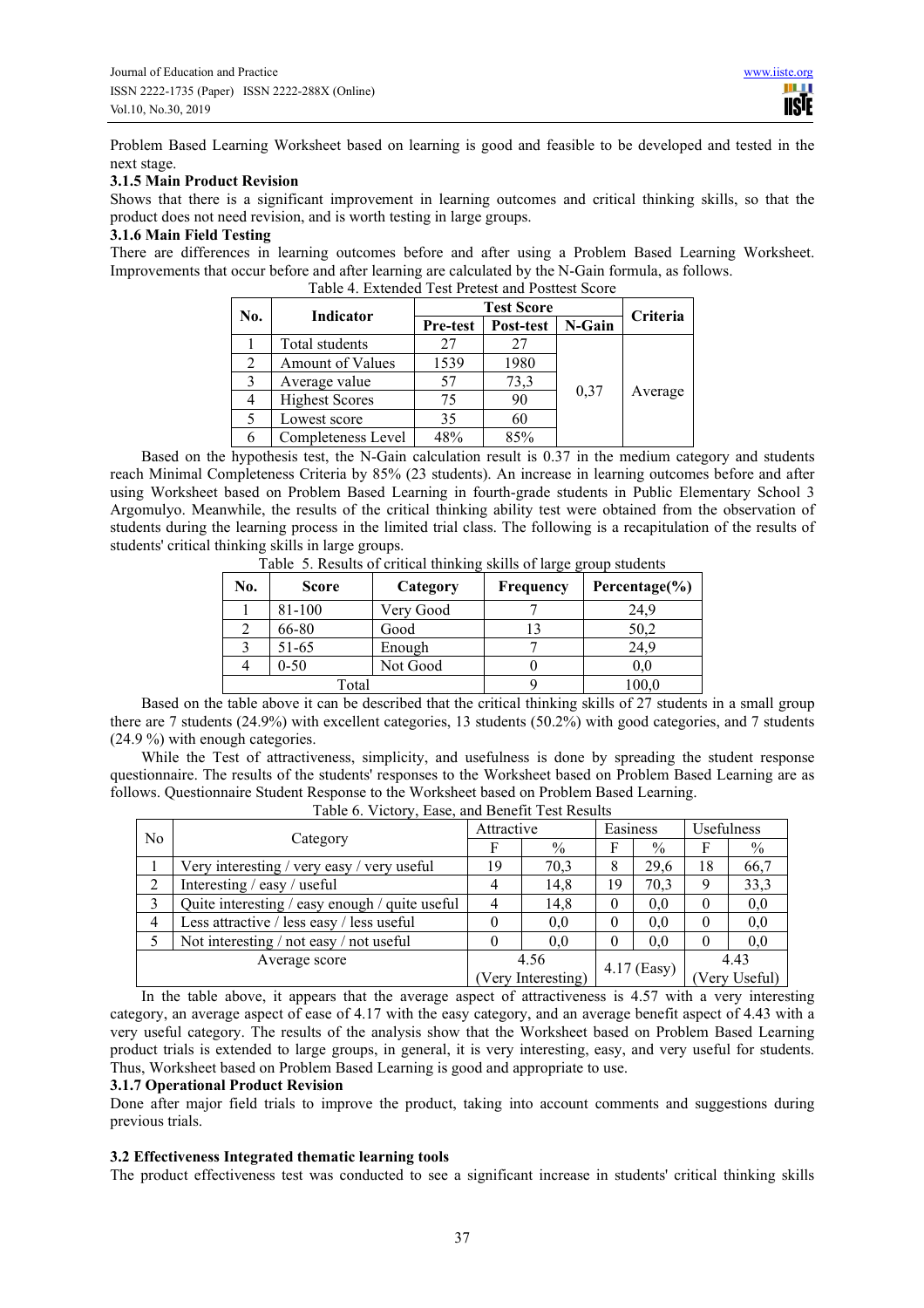IISIE

viewed from student learning outcomes before and after learning using thematic learning tools. The recapitulation of student learning data shows an increase in learning outcomes which also shows the results of students' critical thinking skills after learning to use student worksheets based on theme 3 that is 'Care for Living Things' and subtheme 1 that is 'Animals and Plants in My Home Environment'. The average pretest learning outcomes of students in grade 4 were 57 and posttest results increased to 73.3 with an average N-Gain of 0.37 (medium category).

#### **3.3 Discussion**

# **3.3.1 Product Development of Integrative Thematic Learning Tools Based on Problem Based Learning**

This research is a research development, the development is carried out by analyzing the observational data. In the initial field study, information was obtained that (1) the quality of the learning process was still low. (2) The ability to think critically in low category students. (3) The ability of teachers to develop integrative thematic learning tools is still weak. (4) The systematic integration of thematic learning tools not yet prepared by the government. (5) The unavailability of integrative thematic learning tools based on the Problem Based Learning approach in Public Elementary School 3 Argomulyo. Therefore, the authors develop a thematic-integrative learning tool based on Problem Based Learning in the fourth grade of Public Elementary School 3 Argomulyo.

The development of this learning device pays attention to various things that must be present as provisions in making learning devices. The learning tools developed to refer to the Curriculum2013, with a scientific approach, authentic assessment, and paying attention to the three domains of student competency, which are attitudes, knowledge, and skills. The design of syntax, design, and materials and thematic-integrative learning tools based on Problem Based Learning use a thematic learning approach that is integrated with the Problem Based Learning learning model.

The stages of learning in Problem Based Learning enable students to learn independently and be able to solve problems, thereby providing meaningful knowledge and leads to improved student learning outcomes. This is in accordance with the opinion of Arends (2012: 398-399) which states the main objectives of Problem Based Learning are (a) developing thinking and problem-solving skills, (b) helping students learn to take on the role of adults and social skills (adult role behavior and social skills), and (c) help students develop skills for independent learning (skills for independent learning).

### **3.3.2 Effectiveness of Integrative Thematic Learning Tools Based on Problem Based Learning**

The effectiveness of teaching material in learning is seen from whether or not the student's learning outcomes increase after using the teaching material. To determine the effectiveness of the use of thematic-integrative learning tools based on Problem Based Learning by looking at the level of learning outcomes obtained by students before and after participating in learning using the Problem Based Learning model. Effectiveness test is used to see the ability to think critically, and student learning outcomes. The effectiveness test was conducted on 27 students in the fourth grade of Public Elementary School 3 Argomulyo. Based on the effectiveness test using the N-Gain, it is obtained that the learning outcomes and critical thinking skills of students after using Worksheets based on Problem Based Learning are higher than before using Worksheets based on Problem Based Learning.

This is based on the recapitulation of student learning outcomes of large groups (page attachments) obtained an average N-Gain of 0.37 in the medium category. There is an increase in student learning outcomes before (pretest) and after (posttest) using a Problem Based Learning Worksheet. The results of the observation of critical thinking skills (attachment page) that the critical thinking skills of 27 students in a large group there are 4 students (14.8%) with a very good category. There were 18 students (66.7%) in the good category and 5 students (18.5%) in the sufficient category. Thus that there is an increase in student learning outcomes and critical thinking skills before and after using the Worksheet based on Problem Based Learning in the fourth grade of Public Elementary School 3 Argomulyo.

This finding is supported by the opinion of Duch, et.al (2001: 6) that Problem Based Learning aims to help students develop critical thinking skills, analyze and solve complex real-world problems. Strengths of Development of Integrative Thematic Learning Tools Based on Problem Based Learning. And Limitations in the Development of Integrative Thematic Learning Tools Based on Problem Based Learning.

#### **3.4 Excess the Development of Integrative Thematic Learning Tools Based on Problem Based Learning**

(1) the Development of Integrative Thematic Learning Tools Based on Problem Based Learning that are developed in accordance with the 2013 Curriculum and according to students' needs. (2) Learning activities using thematic-integrative learning tools based PBL contain learning components namely problem orientation, organizing students to learn, guiding individual experiences, developing and presenting their work, and analyzing and evaluating problem solving processes. (3) The material in worksheets uses simple, clear, and easyto-understand language in constructing knowledge (4) worksheets in accordance with the objectives of making it easier for students to understand the material presented. This shows that the worksheet can motivate students and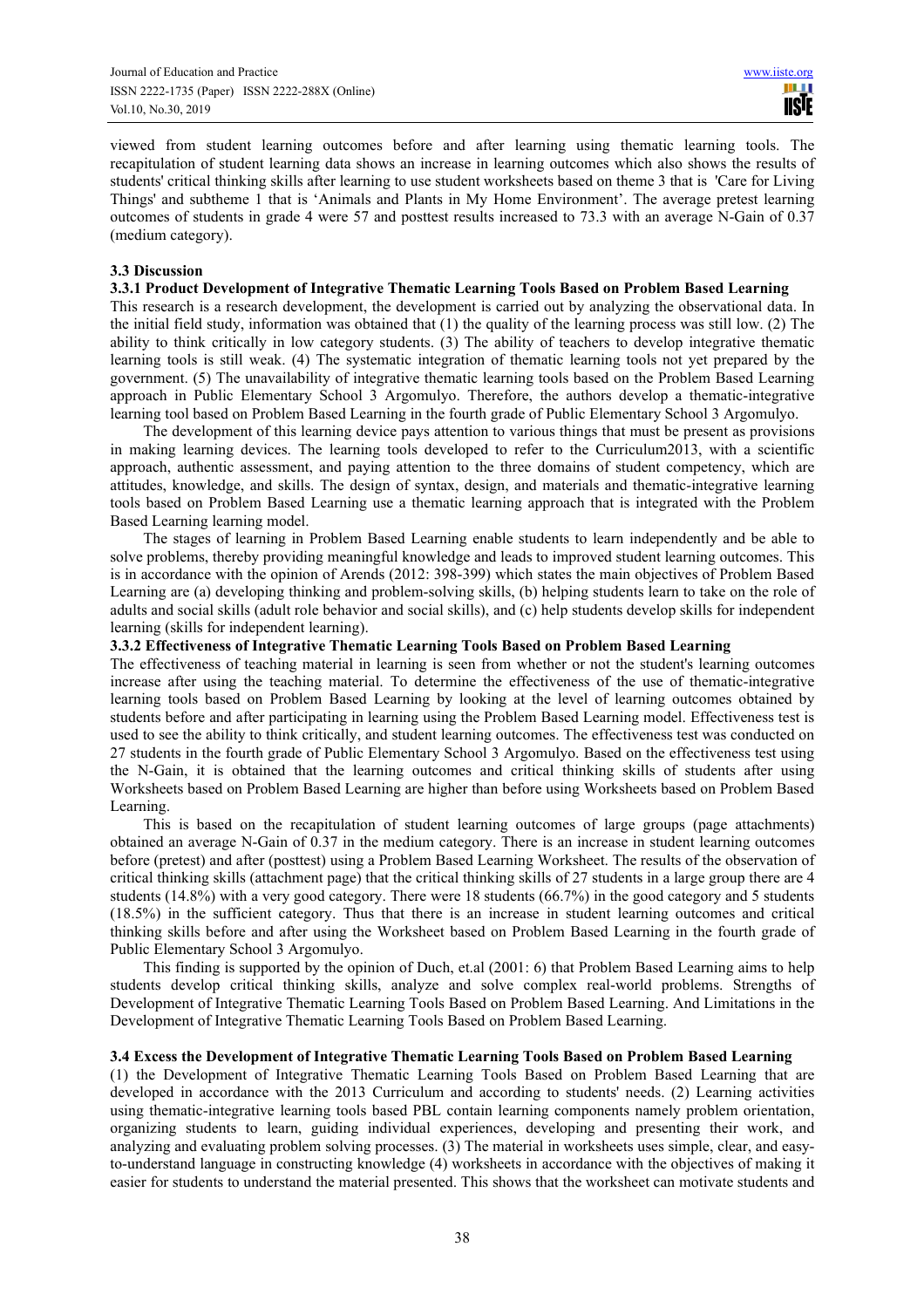not make them bored with learning. (5) worksheet based on PBL help and simplify the learning process and improve students' critical thinking skills.

# **3.5 Limitations on Development of Integrative Thematic Learning Tools Based on Problem Based Learning**

(1) Core competencies and basic competencies in Development of Integrative Thematic Learning Tools Based on Problem Based Learning only develop one sub-theme with 4 learning. (2) Product trials are only 4 meetings so that learning outcomes are less than optimal. (3) Limitations in compiling research instruments and research instruments that have been tested only once so as to allow errors and seriousness to respond to the instrument. (4) Population limitations in testing the effectiveness of thematic-integrative learning tools are only done in one school.

# **4. CONCLUSION**

Based on the results of research on the development of thematic-integrative learning tools based on problem based learning on the sub-themes of animals and plants in my home environment of fourth grade in Public Elementary School 3 Argomulyo, Banjit District, Way Kanan District, it can be concluded as follows: 1) Product development of learning devices Thematic-integrative Problem Based Learning developed based on needs analysis, assessment of learning experts consisting of material experts and media experts, curriculum experts, teacher validation, and student responses, is declared valid as a learning tool used in the learning process in fourth grade Public Elementary School 3 Argomulyo. 2) The product development of thematic-integrative learning tools based on Problem Based Learning that is produced is effectively used in the learning process of fourth-grade students in Public Elementary School 3 Argomulyo. This is proved by the increased learning outcomes of fourth-grade students in learning the sub-theme "animals and plants in my home environment".

# **5. SUGGESTION**

The development of thematic-integrative learning tools based on Problem Based Learning requires creative educators to present material, have abilities and skills, actively engage students according to low, medium, and high absorbency.

# **REFERENCES**

- Akınoǧlu, O. & R. O. Tandoǧan. (2007). The effects of Problem-Based Active Learning in Science Education on Students Academic Achievement, Attitude and Concept Learning. *Eurasia Journal of Mathematics, Science & Technology Education, 2007, 3(1),* p. 71-78.
- Borg, W. R. & Gall, M. D. (1983). *Educational research: an introduction* (4thed). New York & London: Longman Inc.
- Departemen Pendidikan dan Kebudayaan. (2013). *Peraturan Menteri Pendidikan dan Kebudayaan No 65 Tahun 2013 tentang Standar Proses.*
- Departemen Pendidikan dan Kebudayaan. (2013). *Peraturan Menteri Pendidikan dan Kebudayaan RI Nomor 71 Tahun 2013, tentang Buku Teks Pelajaran Dan Buku Panduan Guru Untuk Pendidikan Dasar Dan Menengah.*
- Lumsdaine, E. & M. Lumsdaine. (1995). *Creative Problem Solving Thinking Skills for Changing World.*  Singapore: McGraw-Hill.

Moore, B. & T. Stanley. 2010. *Critical Thinking & Formative Assessments.* New York: Eye on Education, Inc.

- Neuman, D. (2011). *Learning in Information-Rich Environment, I-LEARN and the Construction of Knowledge in the 21st Century.* New York: Springer.
- Nitko, A.J. & S. M. Brookhart. (2011). *Educational Assessment of Students* (*6 th edition*). Boston: Pearson Education Inc.
- OECD. (2010). *PISA 2009 at a Glance*. OECD Publishing. http://dx.doi.org/ 10.1787/9789264095298-en.

Sukmadinata, S. N. (2012). *Metode penelitian pendidikan.* Bandung: PT Remaja Rosdakarya.

- Sundayana. 2015. Statistika Penelitian Pendidikan. Bandung: Alfabeta.
- Sutriningsih, Naning. 2015. "Penerapan Model Pembelajaran Team Assisted Individualization Berbasis Assesment For Learning Pada Persamaan Garis Lurus Ditinjau Dari Karakteristik Cara Berpikir". *Jurnal e-Du Math. 1.1*.
- Tiarani (2013). Penerapan Metode Discovery Untuk Meningkatkan Hasil Belajar Siswa SD Pada Mata Pelajaran Matematika Materi Pokok Bangun Ruang. (*Penelitian Tindakan Kelas Di Kelas IV SDN Barunagri Lembang*) Bandung: UPI.
- Torp, L. & S. Sage. (2002). *Problem as Possibilities, Problem-Based Learning for K-16 Education (2<sup>nd</sup> edition).* Alexandria: Association for Supervision and Curriculum Development (ASCD).
- Uzuntiryaki-Kondakçi, E. & Çapa-Aydin, Y. (2013). Predicting Critical Thinking Skills of University Students